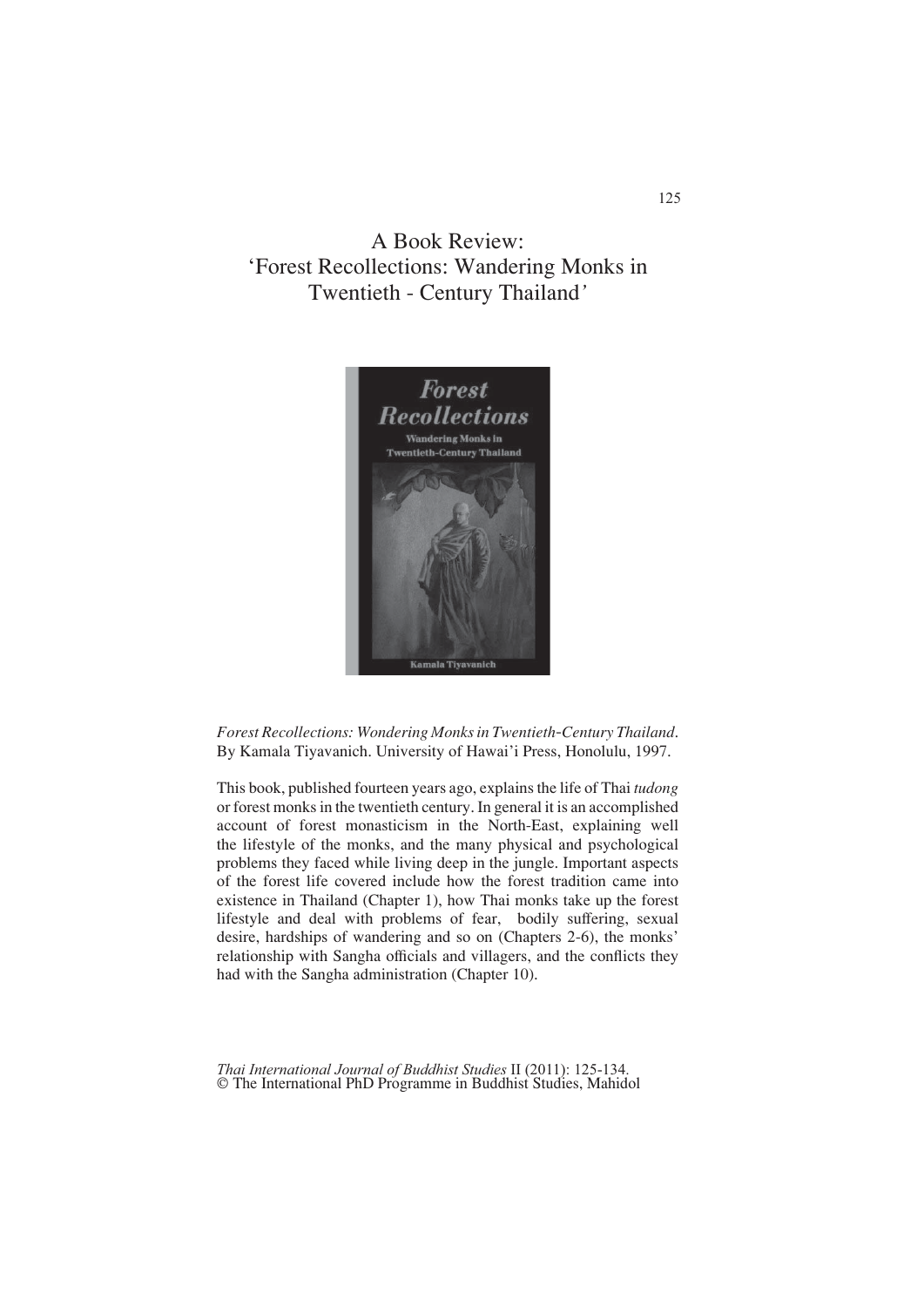The book begins with some background information, based especially on the work of previous scholars (especially J.L.Taylor)<sup>1</sup>. Each chapter is arranged in a straightforward manner, with lucid explanations devoid of academic jargon, but with Thai or Laotian words in parentheses to help the general reader with local names. More problematic are the sections dealing with King Rama IV (King Mongkut, or former Vajirañāno Bhikkhu) and Prince Vajirañavarorasa, his royal son. These sections lack sufficient detail, and it seems that the author has relied almost entirely on secondary sources, without considering the various writings of these two important figures. It follows from this that some of the author's claims regarding Mongkut and Prince Vajirañānvarorasa must be reconsidered.

-1-

Tiyavanich assumes that Mongkut, founder of the Dhammayuttika Order, was concerned mainly with the study of Pali texts, and was not very interested in meditation or local forms of Buddhism. She writes that:

Outside the influence of the modern state, people lived in a world that presumed plurality. They moved around enough – or knew kinsmen or traders who did – to understand that the land held many people whose language and customs differed from their own. They expected that the religious practices of monks would also differ. Indeed, before this century there was no standard doctrine or monastic practice. Each temple had its own customs, and each ajan (abbot or teacher) followed the disciplinary rules and monastic practices of his nikai (sect or lineage), which had its own history. Naturally the people living in the regions beyond Bangkok did not share the Siamese elite's view that the Buddhism of the Bangok court was superior to their own. Long before the modern Thai state began to pressure them to accept its official Buddhism – this was at the turn of the century-villagers and local monks continued to follow their own centuries-old Buddhist traditions. Geographical and linguistic isolation shielded them from Bangkok's influence.  $(p.2-3)$ 

<sup>&</sup>lt;sup>1</sup> J.L. Taylor, *Forest Monks and the Nation-State*, Singapore: Institute of Southeast Asian Studies, 1993.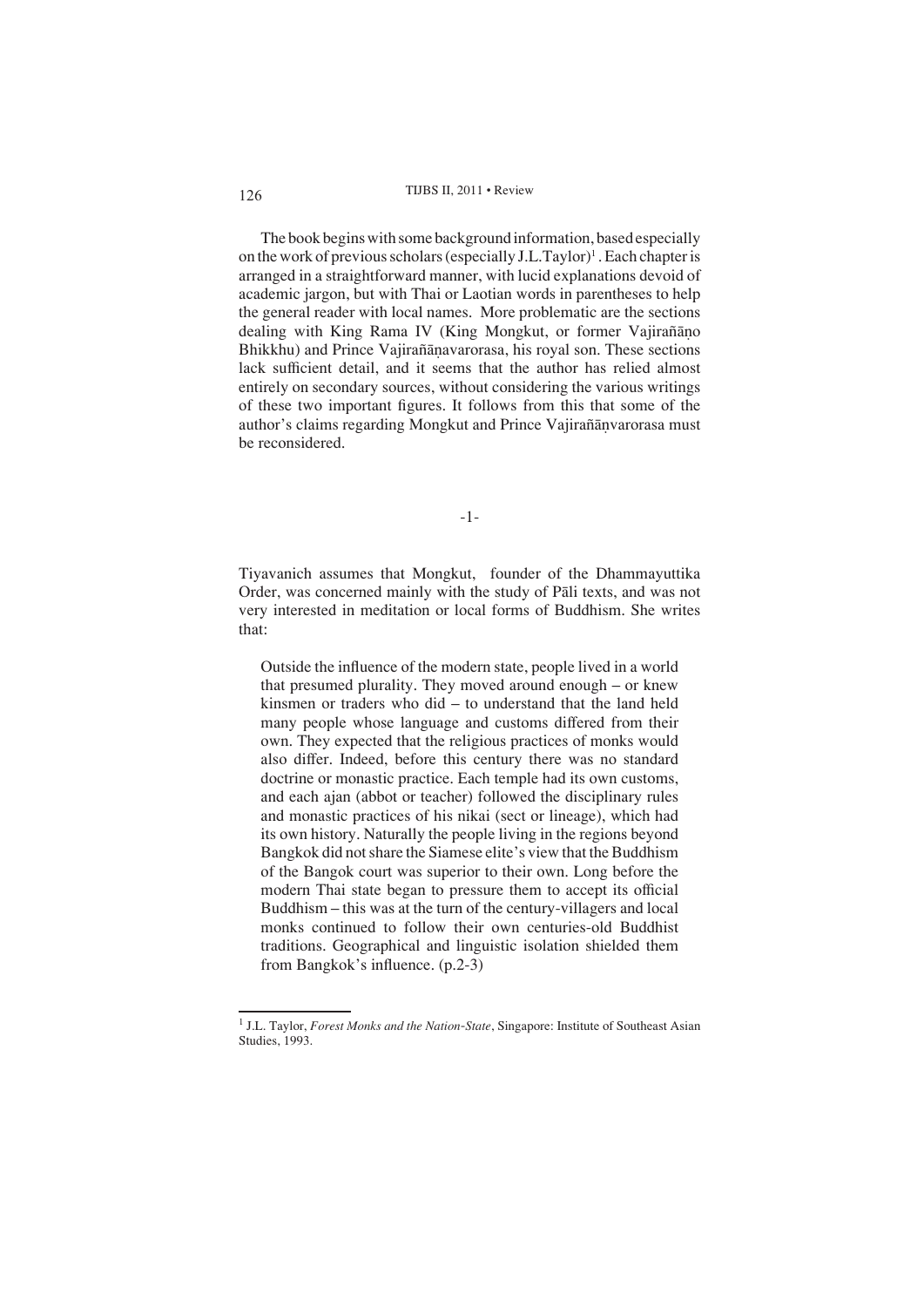Mongkut also placed greater emphasis on the study of the Pali Canon and commentaries than on the practice of meditation,which he considered mystical. He was convinced that true religion was a matter of rational doctrine and belief. Mongkut disdained all traditions in which folk stories and parables were used to teach the dhamma and local culture was integrated with Buddhism. From his pespectives, local stories full of demons, gods, miracles, magic, rituals, and exorcism were folklore; they had nothing to do with Buddhism. (p. 6-7).

These statements ignore the complex monastic situations which prompted to found the Dhammayuttika Order, and indicate that Tiyavanich has underestimated the important role played by Vajirañano Bhikkhu (King Mongkut) in the *tudong* tradition.2 To correctly understand all this, the historical events background to King Mongkut's life must be reconsidered.

After the capital of Ayutthaya was lost to Burma in 1767, the Thai Sangha was unstable, and – especially in central Siam – monks and novices received little education in Pali, and as a consequence were unable to follow the monastic rules of *Vinaya* properly. Even before this, Buddhism had been profoundly influenced by brahmanical elements, probably since at least the beginning of Ayutthaya period (1350-1767). This was because the first King of Ayutthaya, Uthong, was influenced by several other kingdoms in South-East Asia, especially Cambodia, in which brahmanical rites were practised. He therefore invited eight brahmins<sup>3</sup> from Varanasi of India to lead his *Abhiseka* Rite of the Coronation ceremony, to guide him in the organisation of brahmanical rituals, and even to introduce several brahmanical ceremonies at his Royal Court.

Given this brahmanical background, it is not surprising that several kings are supposed to have been learned in the brahmanical tradition. King Narai, for example, is said to have studied the the Rg, Yajur, Sama and Atharva Vedas,<sup>4</sup> and to have introduced Hindu ceremonies which

<sup>&</sup>lt;sup>2</sup> In my research work, produced in 2006, and funded by College of Religious Studies, Mahidol University, entitled: *Prawattisat Phraphutthasatsana Nai Pratedthai Tangtae Samai Sukhotyai thueng Ratchakarn Thi Ha* (The History of Buddhism in Thailand: From Sukhothai Period up to King Chulalongkorn's Period), I explained this in detail. Unfortunately, I wrote it in Thai, as it was meant to be a handbook for undergraduates of the College.

<sup>&</sup>lt;sup>3</sup> Bodhiprasiddhinand, 2006, pp. 61-62.

<sup>4</sup> Bodhiprashiddhinand, 2006, p.62.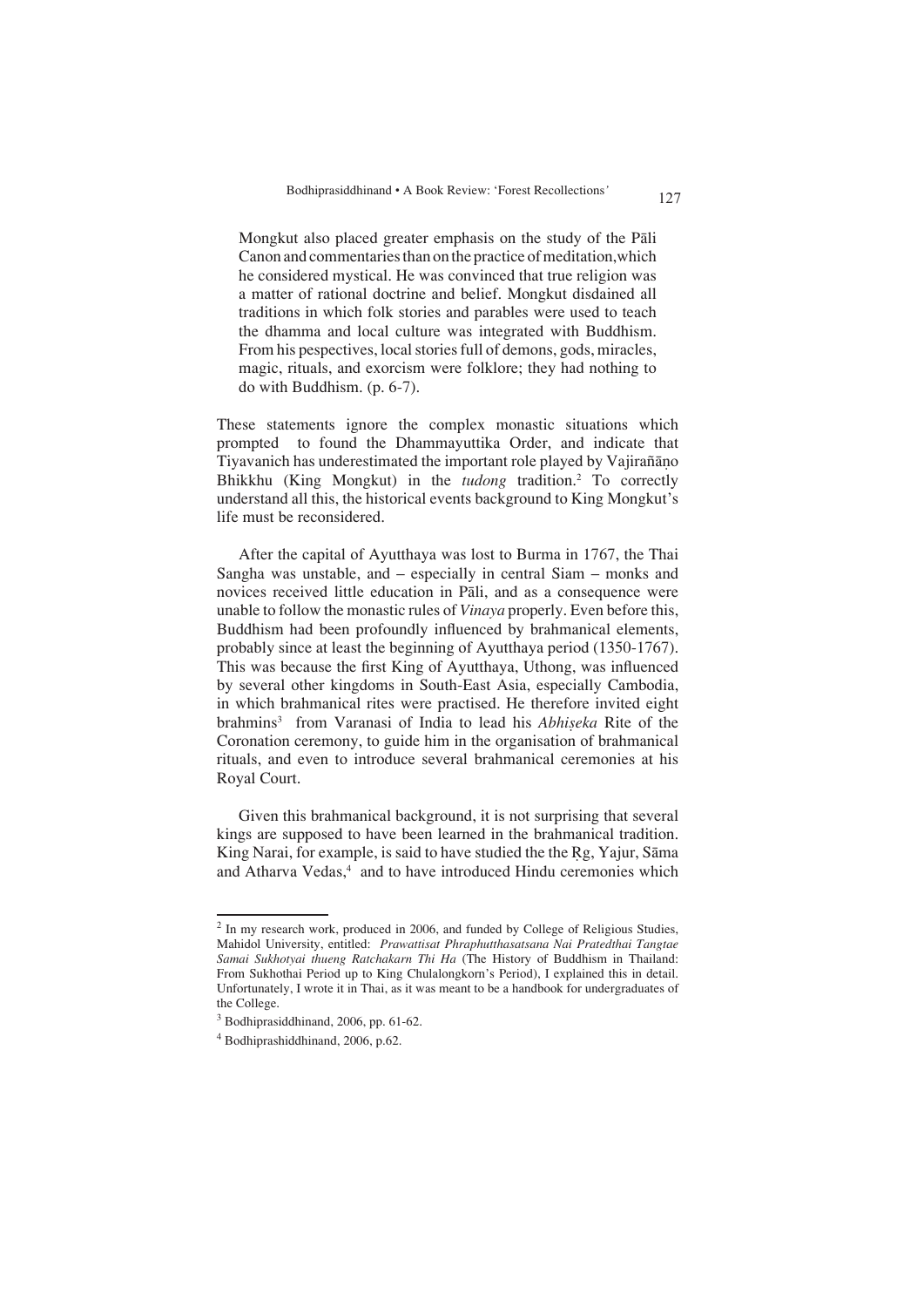are still held today, e.g. the *Triyampa*, which marks the Brahmanical new year, and the Royal Ploughing Ceremony, as part of his royal annual ceremonies. The monks of this period who studied these ritual arts were highly respected: the personal teacher of King Narai himself – Phra Acharn Phrom (Brahmā) – was a senior monks skilled in brahmanic spells and incantations.<sup>5</sup>

Several Buddhist monks of Ayutthaya were also famous for their knowledge of spells and incantations, and many neglected the study of Buddhist texts and ignored the monastic rules. Even before Ayutthaya's defeat by the Burmese, it was recorded that King Narai defrocked thousands of monks for not being learned enough,<sup>6</sup> and probably because of improper behaviour. Although there was a mixture of Buddhism and Hinduism in South-East Asia even before the rise of the Thai kingdoms, Hindu elements were further promoted under the first King of Ayutthaya (1350-1370), who inaugurated several Brahmanical rites – such as the *Samskāra* ceremony – into the Royal Court<sup>7</sup>.

The sacking of Ayutthaya by the Burmese led to a further decline in orthodox Buddhist standards: many texts were burnt, monks and novices went without proper Pāli schooling, and ecclusiastic administration within the monasteries was weak. Since Pali texts  $-$  then transmitted mainly in Khom or Tham scripts – were not studied seriously, monastic standards declined. Even after King Taksin (1734-1782) established a new Capital in Krung Thonburi, the country was not peaceful enough to provide suitable Pāli education for monks and novices. Before these problems could be tackled, Taksin had to install well-disciplined monks in the city, defrock those monks who had behaved improperly, and preserve the Pali texts, many of which had been destroyed by the Burmese.

By this time, then, most monks across the country simply followed the traditions they had learned from their masters, who, in turn, had often learned neither the Pali texts nor the proper monastic rules. The *Kod Mhai Trā Sām Duang* (Three-Sealed Law), compiled during the life of King Buddhayodfa – or King Rama I (1736-1809, ruled 1782-

<sup>&</sup>lt;sup>5</sup> Bodhiprashiddhinand, 2006, p.72.

<sup>6</sup> Simon de La Loubère, *The Kingdom of Siam*, London: Oxford University Press, 1969, p.114.

 $<sup>7</sup>$  Among the very few scholarship on influences of Hinduism-Brahmanism in the Royal</sup> Court of Thailand, see Priyawat Kuanpoonpol's article, Court Brahmans of Thailand and the celebration of the Brahmanic New Year, *Indo-Iranian Journal*, Vol. 33, November 1, 21-51.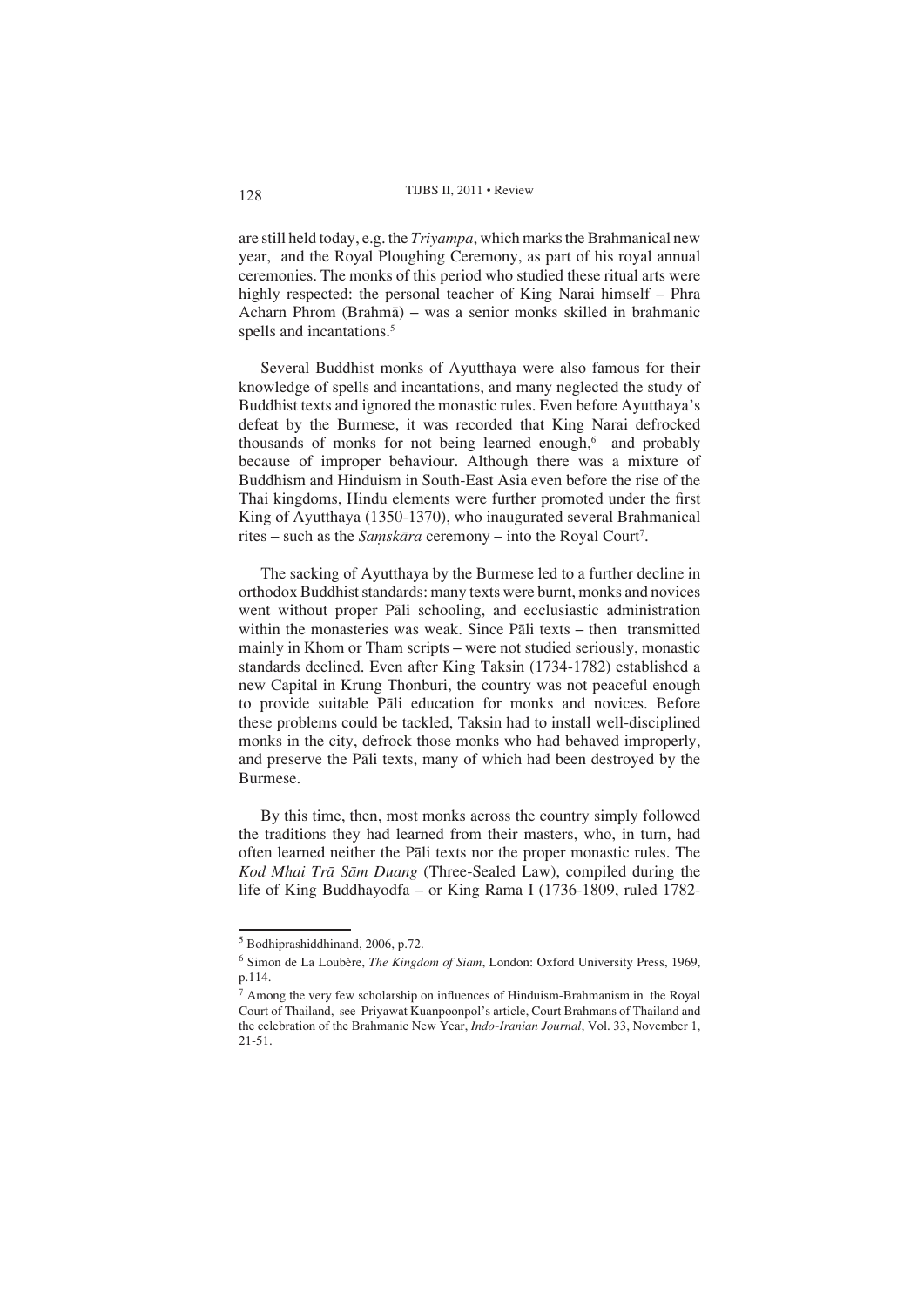1809), the first King of the current Chakri Dynasty – contains many instances of monastic malpractice<sup>8</sup> by fake monks. Monastic impurity at this time was so widespread that the King even issued several articles in the Law to defrock these Buddhist monks. Since King Buddhayodfa was engaged in at least nine major wars, the administration of the sagha was extremely weak, and monastic malpractice continued into the reign of King Rama III or King Nangklao (1824-1851). In order to rectify this deterioration, Vajirañāno Bhikkhu, before becoming King, Mongkut, established the Dhammayuttika Order.

Although Mongkut's primary purpose was to restore monastic standards, as far as I can tell from the work there is no evidence to prove that he was prejudiced against local forms of Buddhism. It would seem, in fact, that he tolerated local Buddhist forms in the North-East of Thailand as long as they did not violate the *Vinaya* rules, and had not seriously deviated from the Pali canon. But this was difficult: even in Bangkok – the centre of Pāli studies in Thailand - there were not many monasteries which could teach Pāli to a very high standard, and so few monks had an advanced knowledge of either the Pali texts and the *Vinaya*. Indeed, in his Pali writings Mongkut often expresses his concern about the many 'corrupt' monks across the country, in comparison to which his group was a minority that lacked real power.<sup>9</sup> Mongkut saw that the study of Pali texts was desperately required in order to preserve and transmit the true teaching of the Buddha.

Apart from emphasising the study of the Pāli, Vajirañāno Bhikkhu trained several disciples to be meditation masters. Those include the famous Somdet Phra Wannarat (Thab Buddhasiri), who was skilled in *Vipassanā* and *tudong* practices, and later became Lord abbot of Wat Sommanas Vihāra. Among his *tudong* student monks were the famous monks Ven. Bandhulo and Devadhamm , both of whom played a key role in promoting Mongkut's practices in the North-East. Furthermore, having moved from Wat Samorai (Wat Rājādhivāsa) to Wat Bovoranives Vihāra, Vajirañāno Bhikkhu established the tradition of practising

<sup>8</sup> Bodhiprasiddhinand, 2006, pp. 97-98.

<sup>&</sup>lt;sup>9</sup> Megh Ampaicarit (ed.), *Prachum Phrarātchaniphon Phāsā Bāli Nai Ratchakārn Thī Sī (A Collection of the Pāli Writings of King Mongkut)*, published for the Cremation Ceremony for His Holiness Somdet Phra Sangharat (Juan Utthayi). Bangkok: Mahamakuta Rajavidyalaya Foundation, 1972, p. 360 (in Thai).

The Pāli text says: '*esā hi tesam laddhi amhādisānam satena pi sahassena pi dubbimocanīyā*, tasmā tunhī homa, yathā buddhasāsanikā kismiñ ci dese bahūhi abuddhasāsanikehi saddhim dubbalā hutvā vasamānā itare saññāpetum na vāyamanti uppossukkā viharanti,  $e$ vam mayam imesamantare titā atthakathādīsu āgatesu paccakkhesu kāraņesu satipi itare saññāpetum avāyamitvā kevalam attānam sodhetvā sakapakkheyeva viharāma.' See p. 360.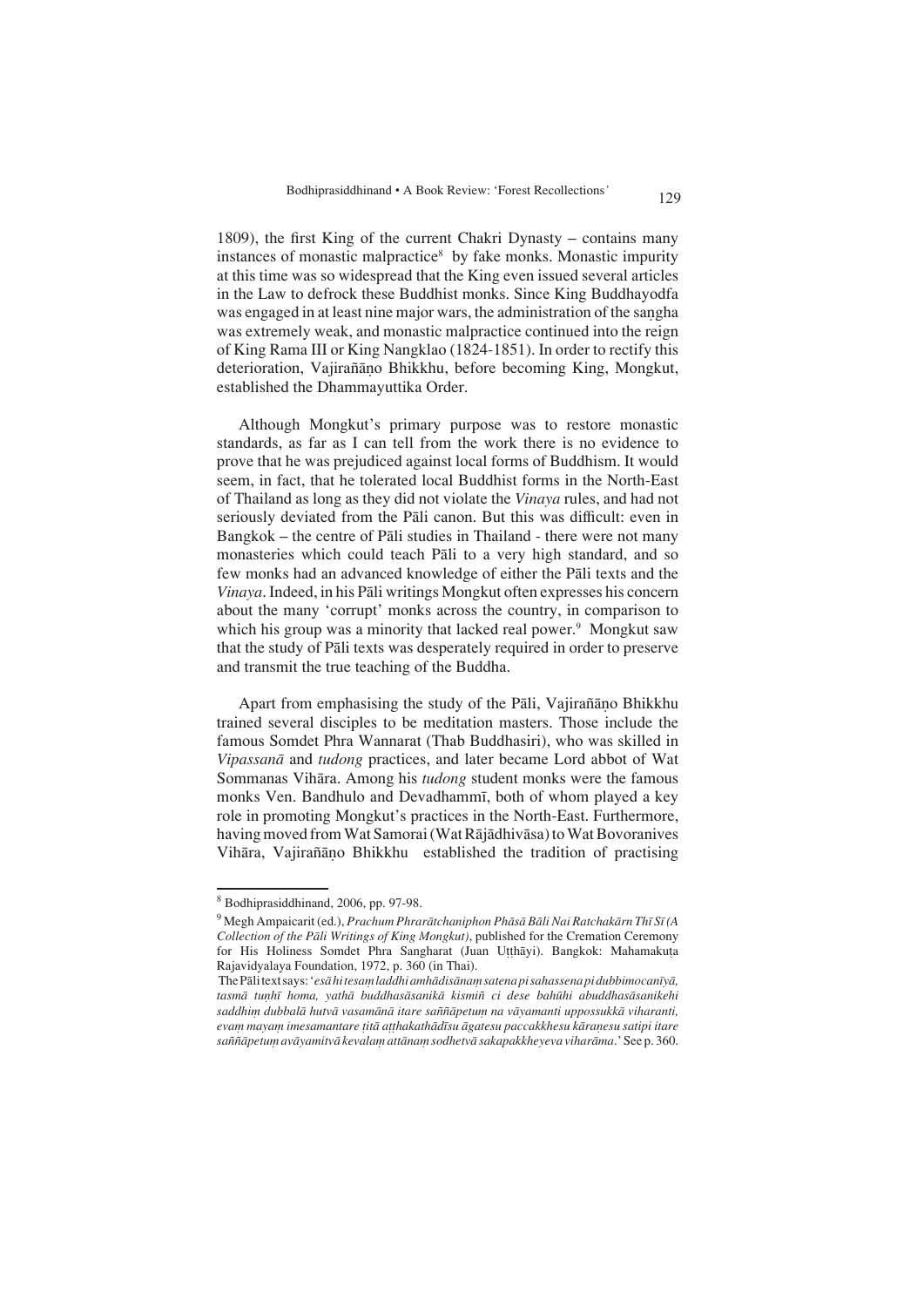meditation regularly, at least after the daily Pali evening chanting. While staying there, he also developed the nearby Wat Boromnivas as a meditation centre for both monks and the laity. The two monasteries are sometimes called differently according to their location: Wat Bovoranives Vihāra was sometimes called *Wat Nai* (Inside<sup>10</sup> [the Grand Palace] Monastery), where the study of Buddhist Texts was highly emphasised, while Wat Boromnivasa was called *Wat Nok* (Outside [the grand palace] Monastery), where meditation was more highlighted.

If Tiyavanich had read the biography of King Mongkut in more detail, she would not have failed to note that Wat Bovornives Vihara – where former Vajirañāno Bhikkhu stayed as Abbot and spread Dhammayuttika practices – was, from the very beginning, closely related with the *tudong* monk tradition of the North-East. Indeed, perhaps the most famous *tudong* monk in Thailand was Luang Pu Mun (otherwise spelt Man) Bhridatto – a close disciple of Luang Pu Sao Kantas lo, a native of Ubonratchathani province – occasionally visited Wat Boromnivās in order to consult Phra Ubaligunupamacharn (Chandra Siricando). More importantly, while staying at Wat Rājādhivāsa before moving to Wat Bovornives Vihara (where the Dhammayuttika Order was firmly established), Vajirañāno's disciple Bandhulo Bhikkhu (Dee, or Ñathanbandhula: ญาท่านพันธุละ), also a native of Ubonratchathani, was well-known for his meditative expertise and *tudong* practice, and brought his nephew, Maw, to be ordained monk as a disiple of Vajirañano at Wat Bovoranives Vihāra. His nephew was given a Buddhist Pāli name as Devadhammī (in Thai he is called ญาท่านม้าว เทวรัมมี), who was also famous for his *tudong* practices, following his uncle monk.<sup>11</sup>

After Vajirañāno Bhikkhu disrobed and became king, he asked his two former students, Ven Bandhulo and Ven Devadhamm , to return to Ubonrathchathani in order to establish a Dhammayuttika monastery (later named Wat Supatanārām) and to train local monks in the Dhammayuttika's tradition. Under the guidance of both Bandhulo and Devadhammi, monks of the *laotian (isan)* tradition in the North-East started to be trained in the forest tradition, as taught earlier by Vajiraño Bhikkhu, i.e. by observing the *Vinaya* rules strictly, by

<sup>&</sup>lt;sup>10</sup> 'Inside' and 'outside' here means 'inside and outside the wall of the Royal Palace'.

<sup>&</sup>lt;sup>11</sup> See Thidawan-Pisit Saisombat, *Tām Roy Phra Acharn Sao Kantasīlo (Following the Footsteps of Phra Acharn Sao Kantaslo)*, Bangkok: Tender Touch, 2006, pp. 33-34; *Sanghamaggā* (The Path of the Buddhist Order), p.7 (No information about the author and date); The Buddhist Club of the Electricity Generating Authority of Thailand, *Phra Acharn Sao Kantaslo*, Banghkok: no date, pp. 15-16.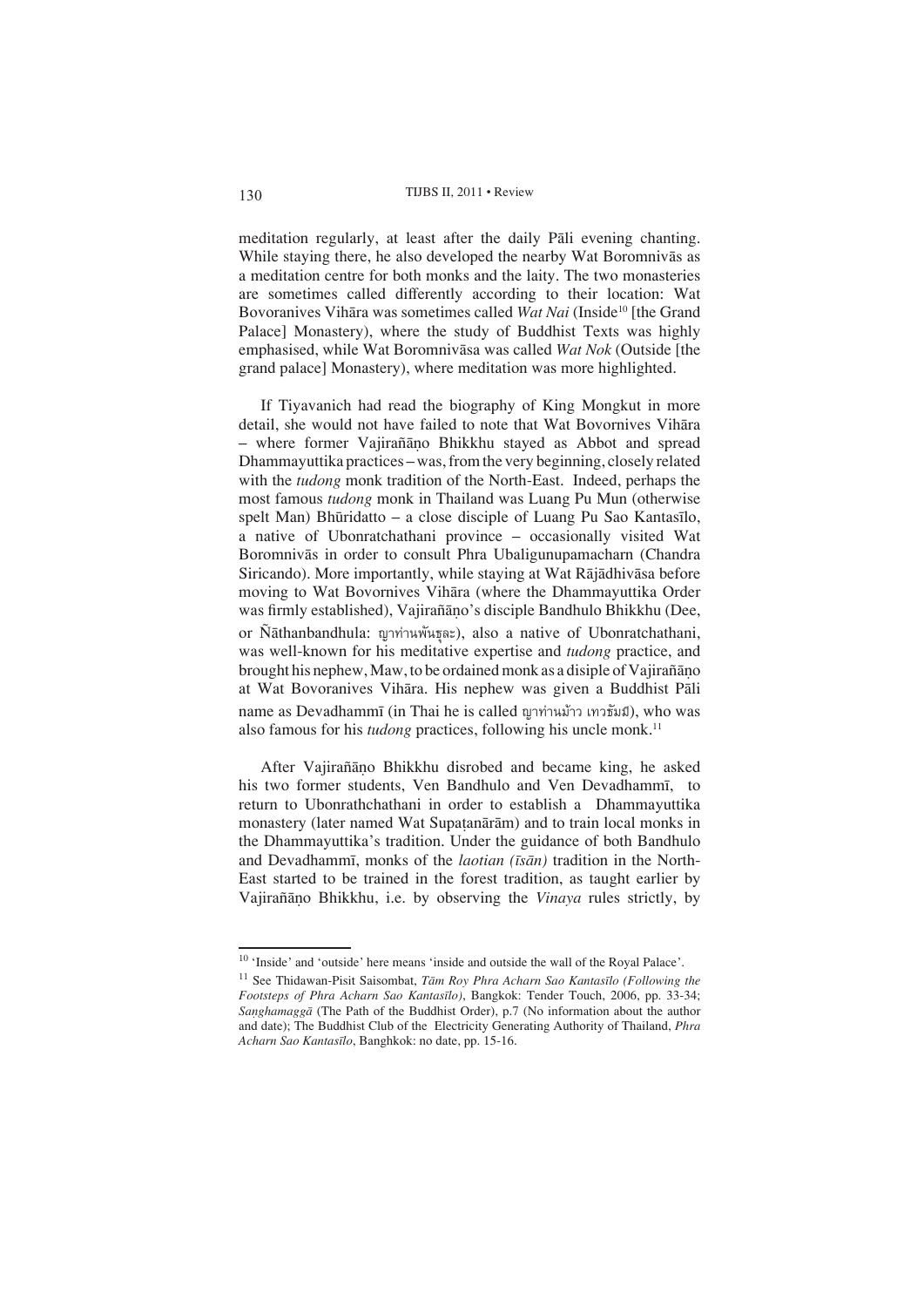following the *tudong* practices after the Rains Retreat ends, and by practising meditation intensely.

Impressed by the *tudong* practices of the two Theras, Venerable Sao, who had been ordained within the Mahānikāya Order, made the decision to join the Dhammayuttika Order under the preceptorship of Phra Karu Tha Jotipalo at Wat Sri Ubon Ratanaram (Wat Sri Thong), the second Dhammayuttika monastery of Ubonratchathani. Although he was apparently convinced that only following the Dhammayuttika Order could lead him to the end of suffering, this decision was also influenced by his dissatisfaction with the Mahanikaya monks of the fomer local Laotian tradition at Ubonratchathani. After becoming a Dhammayuttika monk, he was trained to observe the *Vinaya* rules strictly, and achieved great fame for his *tudong* practices. One of his lay disciples was Mun, who, later, became the most famous *tudong* monk in the North-East.

Both Luang Pu Sao Kantas lo and Luang Pu Mun Bhridatto were the true successors of most Venerables Bandhulo and Devadhamm , who were, in turn, the successors of King Mongkut. Given these facts, Tiyavanich's belief that Mongkut considered meditation 'mystical' and less important than Pali studies is somewhat surprising.

## -2-

Despite its many virtues, then, this book creates the misleading impression of hostility between the Bangkok-based high ranking monks of the Dhammayuttika Order, and the *tudong* monks of the North-East, such as Acharn Mun Bhuridatto. As Tiyavanich states:

Throughout the first half of this century, sangha authorities considered the *thudong* practice to be inferior to Pali studies. Thammayut Pariyat monks certianly shared this attitude. Man's experience as acting abbot of Wat Jediluang in Chiang Mai during a rains retreat in the early 1930s confirmed this prejudice. Man recalled that the Thammayut monks and novices at the wat had little desire to meditate, and were not especially taken with his teaching. (p. 265)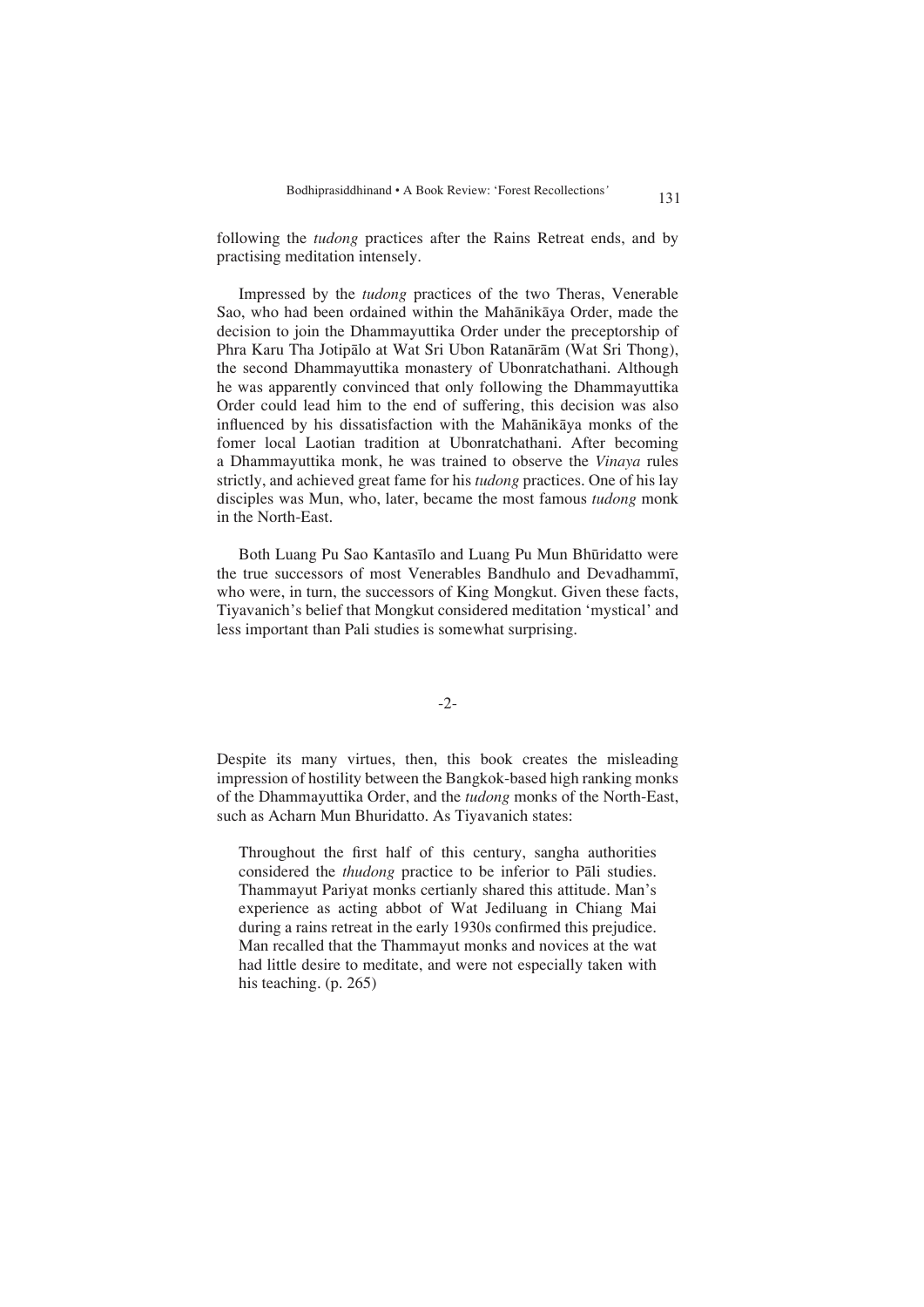She also quoted Acharn Mun Bhuridatto as saying that:

No matter how hard I tried to teach them, nobody took the practice seriously. I don't understand their attitude. Even though I explained it in sermons and demonstrated it, nobody thought practising meditation was important. I kept thinking that it was a waste of time to stay here. (p. 265)

It is generally understood that monks have two 'burdens' (*dhura*): that of studying the scripture (*gantha-dhura*) and that of developing insight (*vipassanā-dhura*). Both have been equally important for Buddhism since early times, and can be likened to two wings of the same bird: studying the scriptures is essential for Buddhist monks, in order to preserve the Buddha's teachings, whereas developing insight is the aim of these teachings, this being the way for a person to finally rid himself of the most subtle mental defilements (*anusayakilesa*).

Although monks should ideally pursue both 'burdens', in practice the only essential requirement for a monk is to follow the *Vinaya* rules, and monks are free to choose their own vocation. It is not surprising that some Dhammayuttika monasteries emphasize the study of Pāli texts, and that other 'forest' monasteries are more inclined towards meditation and the *tudong* practices. That Luang Pu Mun encountered exactly this situation does not mean that there was an institutional Dhammayuttika bias against meditation.

Tiyavanich's *Forest Recollections*, therefore, presents a one-sided view of forest monasticism in 20<sup>th</sup> century Thailand. To balance the record, more consideration must be given to the writings of both King Mongkut and Prince Monk Vajirañānvarorasa. It is vitally important that modern scholars consult not only the secondary sources on these of these two important figures in modern Thai Buddhism, but make full use of the primary sources. King Mongkut, in particular, produced many writings in Pāli, mostly during his monkhood, which have been published in two volumes with Thai translations by various scholars.12

<sup>&</sup>lt;sup>12</sup> The two books are *Mahāmakutarājānussaranīya* (A Commemorative Volume) published in memory of King Mahāmakuta by the Dhammayut Community in cooperation with Mahamakua Rajavidyalaya (Henceforth MR for short) in 1978 and *Prachum Phra Rājniphon Phāsā Bālī Nai Rajkarn Thi Si* (Collections of Pāli Compostion of King Rama IV, MR, Bangkok, 1972. Passages for Pali Chanting, however, are included and published in various standard chanting books such as H.H. the Late Supreme Patriarch (S Pussadeva), *Suad Mon Chabab Luang*, (Thai), *(Pli Chanting Book of Rayal Edition)*, MR, Bangkok, 1972; (No author), *Suad Mon Chabab Luang*, (Thai), (Pāli Chanting Book of Royal Edition), MR, first edition, 1880, rpr, 16th edition, 1995; Phra Ñānavarotama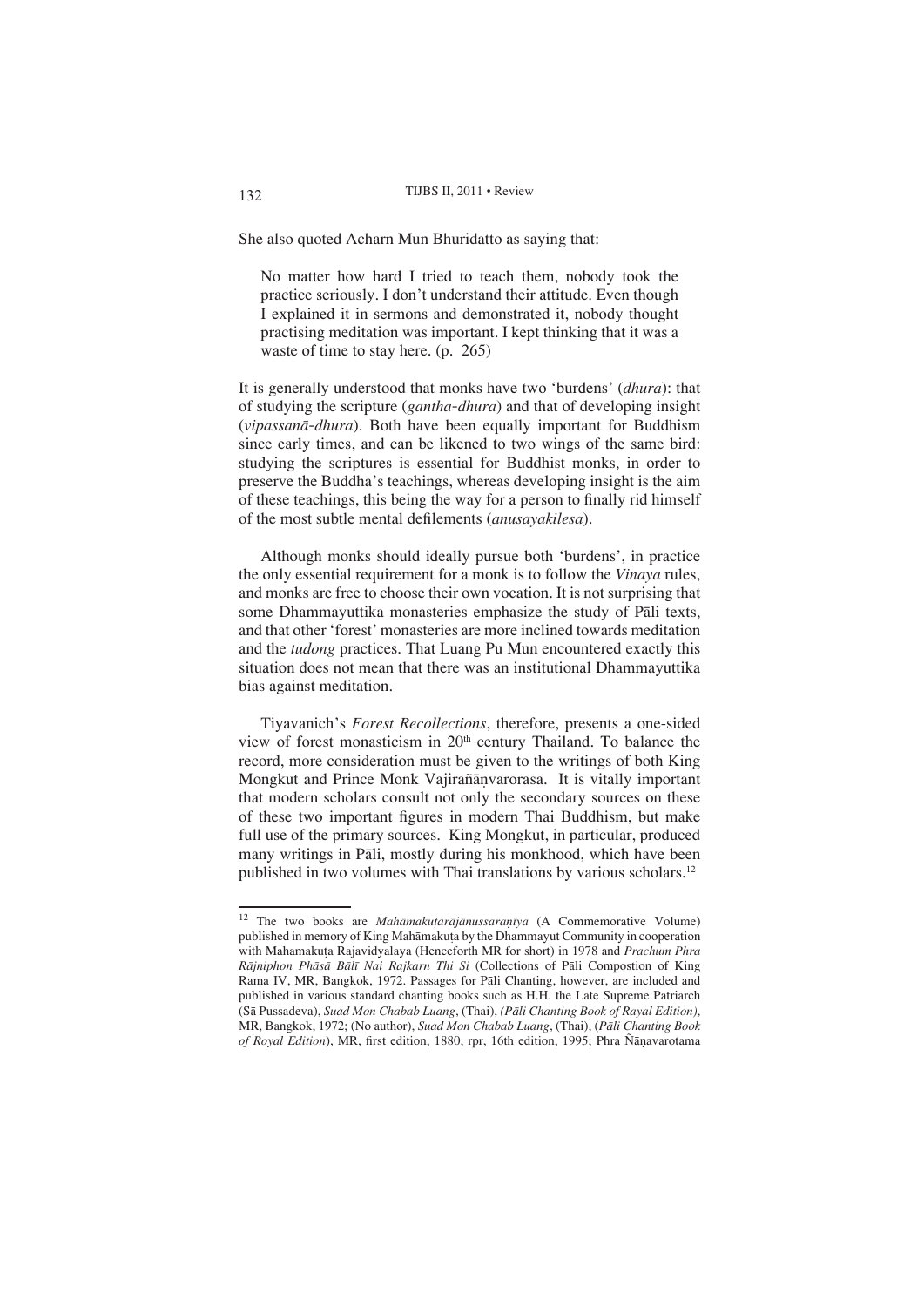King Mongkut's works follow the Tipiaka closely, and show his effort to reinterpret popular non-Buddhist beliefs, as for example in the case of the court ceremonies which formely were dominantly influenced by Hinduism: details of this subject can be found in a work composed by King Chulalongkorn (King Rama V), his royal son, entitled 'Phra Raj Phithī Sib Song Duan' (Royal Court Ceremonies in Twelve Months), which describes monthly ceremonies in the Royal Court. A good example of Mongkut's efforts can be seen in a verse composition, the *Namokāratthakagāthā* (Eight Verses for Paying Homage to the Triple Gem), which reinterprets the sacred syllable AUM (>Om). This compound of three letters (a, u, m), believed to represent the Hindu triad of three gods (Visnu, Siva and Brahma respectively) was reinterpreted by Prince Mongkut as follows: *a* stands for *arahantasammsambuddha*, *u* for *Uttamadhamma* (Supreme Dharma) and *m* for *Mahāsangha* or Great Community of Noble disciples. As he puts it: *namo omātyāraddhassa ratanattyassa sādhukam* (Good is the homage to the Triple gem, beginning with a short syllable 'Om').

As a consequence of King Mongkut's efforts, many Hindū practices within Thailand have declined in significance and even disappeared from his Royal court. Though the Pali works produced by him and his contemporaries did not match up to the literary works which made Lanna the golden age of Thailand's Pali literature, he took important steps back towards literary and scholarly excellence. The *Tipiaka* which, in part, perished in flames and was lost during the sack of Ayutthaya, was earnestly sought and compiled again by him with additional corrections.<sup>13</sup> Equally important was his revival of Pali and thoughts behind his writing, which deserves more serious attention from Pāli scholars who take a keen interest in Buddhism in South-East Asia, especially the movements to reform Buddhism during his time. On this ground, his works should be re-evaluated and need a scholarly edition.

Even if editions of king Mongkut's Pali works were published in Thai many years back, it is unfortunate that a critical edition of his complete works has not yet been made, although the *Sīmāvicarana* (Explanation of the Boundary) has been carefully edited by Petra

13 Prince Damrongrajanubhab, *Kwam Song Cham (Memoirs)*, Bangkok: Samnak Nagarn Ho Samud Klang (Office of the Central Library), 1970, p.93.

<sup>(</sup>Sondh Kiccakāro), *Ekathes Suad Mon* (Pāli Chanting for Specific Ceremonies), MR, first published (no date), 14th edition, MR, 1993. etc.